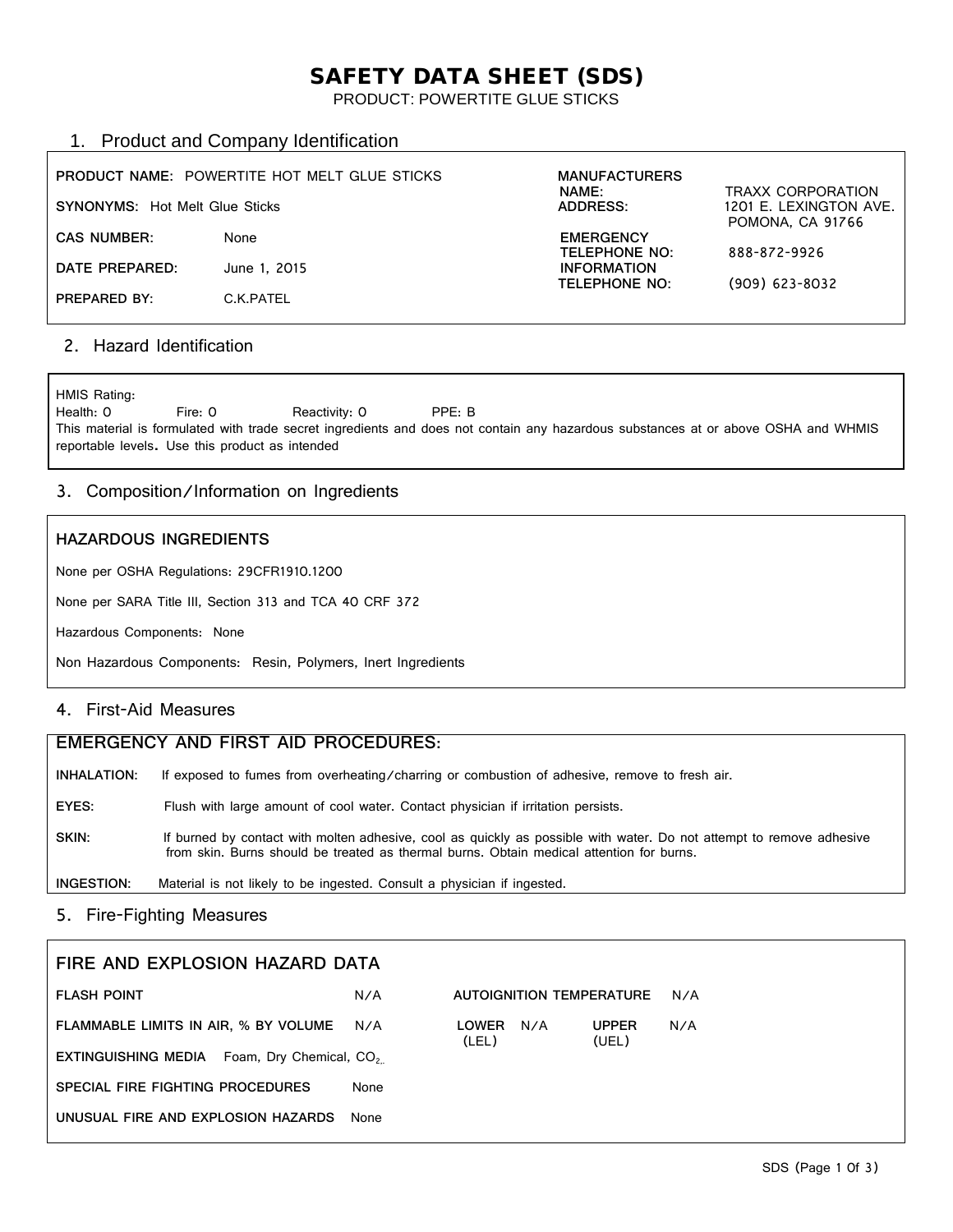#### 6. Accidental Release Measures

#### **SPILL OR LEAK PROCEDURES**

**STEPS TO BE TAKEN IF MATERIAL IS RELEASED OR SPILLED:** Not applicable for product in purchase form.

**WASTE DISPOSAL METHOD:** Dispose according to Federal, State and Local regulations.

#### 7. Handling and Storage

#### **PRECAUTIONS FOR SAFE HANDLING AND USE**

**PRECAUTION FOR HANDLING AND STORING:** Keep out of reach of children. Avoid excessive heat and freezing.

**OTHER PRECAUTIONS:** Prevent or mitigate the generation of irritating vapors from overheating/charring of adhesive by insuring the iron is clean and operating at proper temperatures.

#### 8. Exposure Controls and Personal Protection

# **CONTROL MEASURES RESPIRATORY PROTECTION:** Not required. **VENTILATION:** Normal room ventilation with fans if necessary. **PROTECTIVE GLOVES:** Not required. **EYE PROTECTION:** Safety glasses recommended. **WORK/HYGIENE PRACTICES:** General hygiene and safe handling procedures are believed to be generally applicable.

#### 9. Physical and Chemical Properties

| PHYSICAL DATA                               |                                                |                                       |      |
|---------------------------------------------|------------------------------------------------|---------------------------------------|------|
| APPEARANCE AND ODOR:                        | Low aromatic odor and white color dries clear. |                                       |      |
| BOILING POINT ((760 mm, Hg)                 | N/A                                            | SPECIFIC GRAVITY (H <sub>2</sub> O=1) | 0.98 |
| VAPOR PRESSURE AT 20°C                      | N/A                                            | VAPOR DENSITY (AIR=1)                 | N/A  |
| SOLUBILITY IN WATER:                        | Insoluble                                      | PERCENT VOLATILES (BY VOLUME) 0       |      |
| <b>EVAPORATION RATE (BUTYL ACETATE = 1)</b> | N/A                                            | рH                                    | N/A  |
| VOLATILE ORGANIC COMPOUNDS (VOC)            | Zero                                           |                                       |      |
| <b>VOLATILE ORGANIC EMISSIONS (VOE)</b>     | None @ ambient temperature                     |                                       |      |

## **10. Stability and Reactivity**

| REACTIVITY DATA                            |                         |                                                              |  |
|--------------------------------------------|-------------------------|--------------------------------------------------------------|--|
| <b>STABILITY: Stable</b>                   |                         |                                                              |  |
| <b>CONDITIONS TO AVOID:</b> Excessive Heat |                         | <b>HAZARDOUS DECOMPOSITION PRODUCTS: Combustion Products</b> |  |
| INCOMPATIBILITY:<br>(MATERIALS TO AVOID)   | Strong Oxidizing Agents | HAZARDOUS POLYMERIZATION:<br>Will Not Occur                  |  |